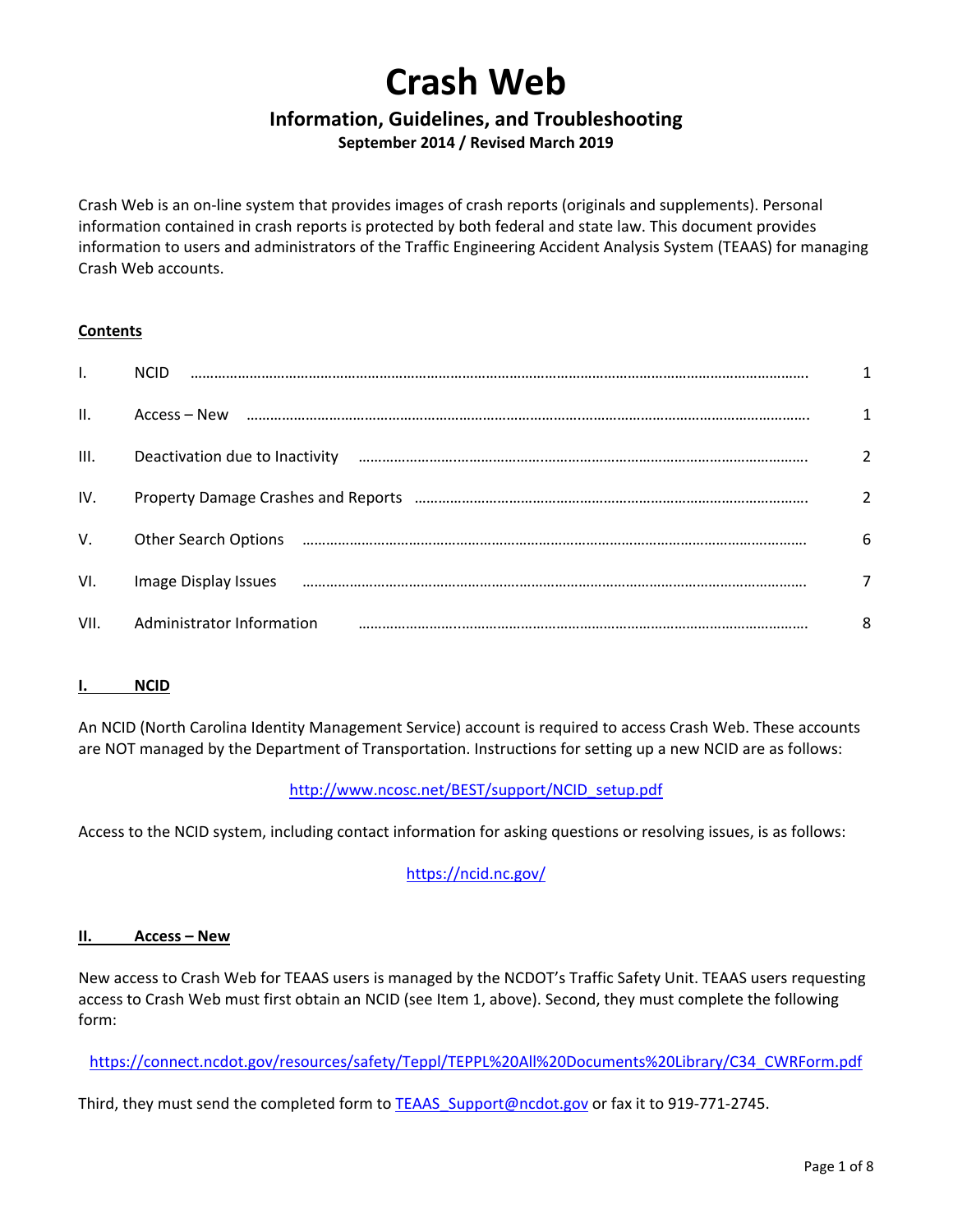#### **III. Deactivation due to Inactivity**

Crash Web accounts are automatically deactivated after 90 continuous days of inactivity. If your account is deactivated due to inactivity, contact TEAAS\_Support@ncdot.gov to have your account reset.

#### **IV. Property Damage Crashes and Reports**

 $\sqrt{GO}$ 

External User Crash Report Requests GO ...>

To login to Crash Web, go to the link below:

#### https://crashweb.ncdot.gov

You will first be redirected to the NCID login page shown below. Enter your NCID User ID and Password here:



Once logged in, you should see the page below. Click on the "GO  $\rightarrow$ " button beside the "External User Crash Report Requests" as indicated by the red arrow in the screenshot below:

| Welcome to North Carolina DMV Crash Reporting Site                                                                                                                                                                                                                                                                                                                                                                                                                                                                                                                                                                                                                                                              |
|-----------------------------------------------------------------------------------------------------------------------------------------------------------------------------------------------------------------------------------------------------------------------------------------------------------------------------------------------------------------------------------------------------------------------------------------------------------------------------------------------------------------------------------------------------------------------------------------------------------------------------------------------------------------------------------------------------------------|
| Note: Please read the following important information:                                                                                                                                                                                                                                                                                                                                                                                                                                                                                                                                                                                                                                                          |
| Effective January 1, 2013, uncertified crash reports will no longer be available. The Division will provide certified crash reports only. All crash reports that are now accessed are certified copies in accordance with N. C<br>Statute 20-42 (b) and a fee of \$5.00 per crash report accessed will be charged. The certification fee does not apply to a document furnished for official use to a judicial official or to an official of the federal governme<br>government, or a local government.                                                                                                                                                                                                         |
| For optimum performance on this site, use Internet Explorer 7.0 or Firefox 3.6 browser and a screen resolution of 1024 by 768.                                                                                                                                                                                                                                                                                                                                                                                                                                                                                                                                                                                  |
| A valid User ID/Password is required to access Web Based Data Capture, Crash Report Electronic Distribution, Organization User Maintenance and External User Crash Report Requests. The DMV, Traffic Records Section will coor<br>the assignment of these sign-on components.<br>o If you have a valid User ID/Password, please click on the button to access the appropriate function<br>o If you need a valid User ID/Password, please contact North Carolina Department of Transportation, Division of Motor Vehicles, Traffic Records Section at (919) 861-3084.                                                                                                                                            |
| Effective September 1997, North Carolina General Statute 20-43.1, in accordance with the Federal Privacy Protection Act of 1994, closed to the public the personal information contained in the records of the Division of Mot<br>Division, or an officer, employee or contractor thereof, is prohibited from knowingly disclosing any personal information about an individual for any use not specifically identified by that act. Personal information includ<br>social security numbers, driver license numbers, names, addresses, telephone numbers and medical or disability information. Improper release of this information is prohibited under both state and federal law (class 2 misde<br>$43.1$ ). |
| **Crash reports prior to January 1, 1999 are not available via this web site for Crash Report Electronic Distribution or External User Crash Report Requests.                                                                                                                                                                                                                                                                                                                                                                                                                                                                                                                                                   |
| All Crash reports generated via the Crashweb are certified by the Division to be an OFFICIAL DOCUMENT.                                                                                                                                                                                                                                                                                                                                                                                                                                                                                                                                                                                                          |
| Crash Report Electronic Distribution<br>$GO \rightarrow$<br>Organization User Maintenance<br>$GO \rightarrow$                                                                                                                                                                                                                                                                                                                                                                                                                                                                                                                                                                                                   |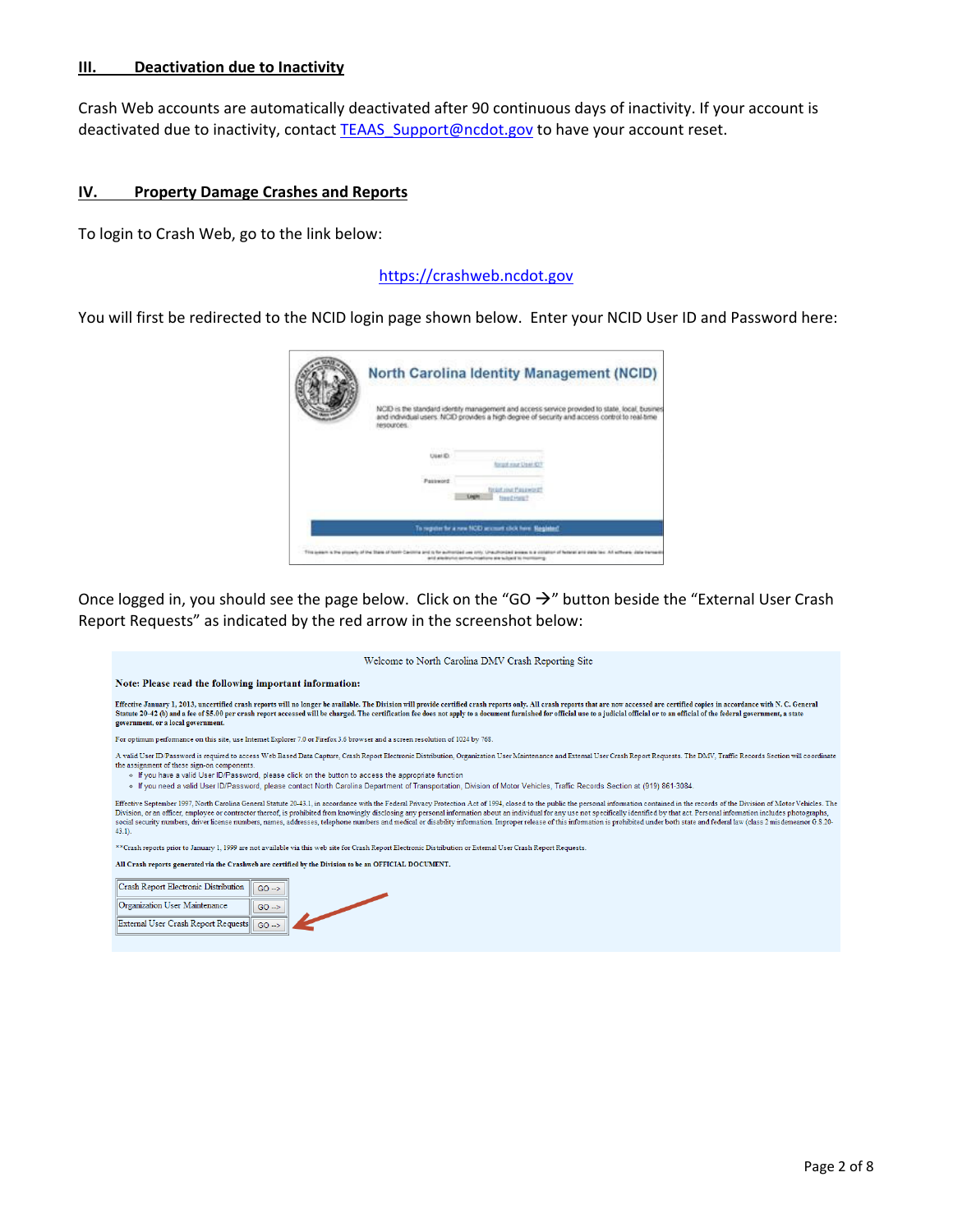## Click on the "Reports" link on the next page:

| $DMV \rightarrow$<br><b>NCDOT</b> Division of Motor Venicles                                                                                                     | $\Box$ NC GOV                                                                                                                                                                                                                                                                                                                                                                                                                                                                                                                                                                                                                                                                                                                                                                                                                                               | NC DMV<br><b>NC DOT</b> |
|------------------------------------------------------------------------------------------------------------------------------------------------------------------|-------------------------------------------------------------------------------------------------------------------------------------------------------------------------------------------------------------------------------------------------------------------------------------------------------------------------------------------------------------------------------------------------------------------------------------------------------------------------------------------------------------------------------------------------------------------------------------------------------------------------------------------------------------------------------------------------------------------------------------------------------------------------------------------------------------------------------------------------------------|-------------------------|
| Home                                                                                                                                                             | <b>External User Search for Crash Reports</b>                                                                                                                                                                                                                                                                                                                                                                                                                                                                                                                                                                                                                                                                                                                                                                                                               |                         |
| <b>Search for Crash Reports</b><br>Search Criteria<br><b>Batch Request</b><br>Create New Batch<br><b>View Existing Batches</b><br><b>Electronic Distribution</b> | <b>Contents</b><br>Introduction<br>How to Search by Crash ID<br>How to Search by DL Number<br><b>How to Search by County</b>                                                                                                                                                                                                                                                                                                                                                                                                                                                                                                                                                                                                                                                                                                                                |                         |
| - Reports<br>Help<br>Search for Crash Reports<br><b>Batch Request</b><br><b>Electronic Distribution</b><br>Logoff                                                | How to Search by Name<br><b>Introduction</b><br>The External User Crash Report Requests application enables you to view, search and print crash reports (initial or supplemental filings) for<br>a specific crash or several crashes at one time (batch). You can retrieve crash documents from January 1, 1999 or later. North Carolina<br>DMV crash ID numbers are necessary in order to request specific crashes. If the crash occurred in 1999, the crash ID is 8 digits long. If the<br>crash occurred in year 2000 or later, the crash ID is 9 digits long.<br>To view a crash document, your PC must already have an image viewing application that can read TIFF (Tagged Image File Format)<br>images. Check with your system administrator before you use this application to see if you have the appropriate software.<br><b>Back to Contents</b> |                         |
|                                                                                                                                                                  | How to Search by Crash ID                                                                                                                                                                                                                                                                                                                                                                                                                                                                                                                                                                                                                                                                                                                                                                                                                                   |                         |

You are now in the reports section of Crash Web and should see a webpage similar to the screenshot below:

| $DMV \rightarrow$<br>NCDOT Division of Motor Vehicles            |                                                                               |                                                             |                                                                    | R NC DMV<br>A NC DOT<br><b>E NC GOV</b> |
|------------------------------------------------------------------|-------------------------------------------------------------------------------|-------------------------------------------------------------|--------------------------------------------------------------------|-----------------------------------------|
| Home<br><b>Search for Crash Reports</b><br>- Search Criteria     | <b>NC DMV Crash Reporting System</b><br><b>Electronic Distribution Search</b> |                                                             |                                                                    |                                         |
| <b>Batch Request</b><br>Create New Batch                         | Need Help with this screen?                                                   |                                                             |                                                                    |                                         |
| <b>View Existing Batches</b><br><b>Electronic Distribution</b>   | Criteria:<br>Subcriteria:                                                     | <b>Fatalities</b><br>All Fatalities                         |                                                                    |                                         |
| - Reports<br>Help<br>Search for Crash Reports                    | Date Range (mm/dd/yyyy): From: 08/28/2013<br>Location:                        | © County:<br>$\circ$ Division of Highway $\#$ All Divisions | To: 08/27/2014<br><b>All Counties</b><br>$\boldsymbol{\mathrm{v}}$ |                                         |
| <b>Batch Request</b><br><b>Electronic Distribution</b><br>Logoff |                                                                               |                                                             | Get Crash Reports                                                  |                                         |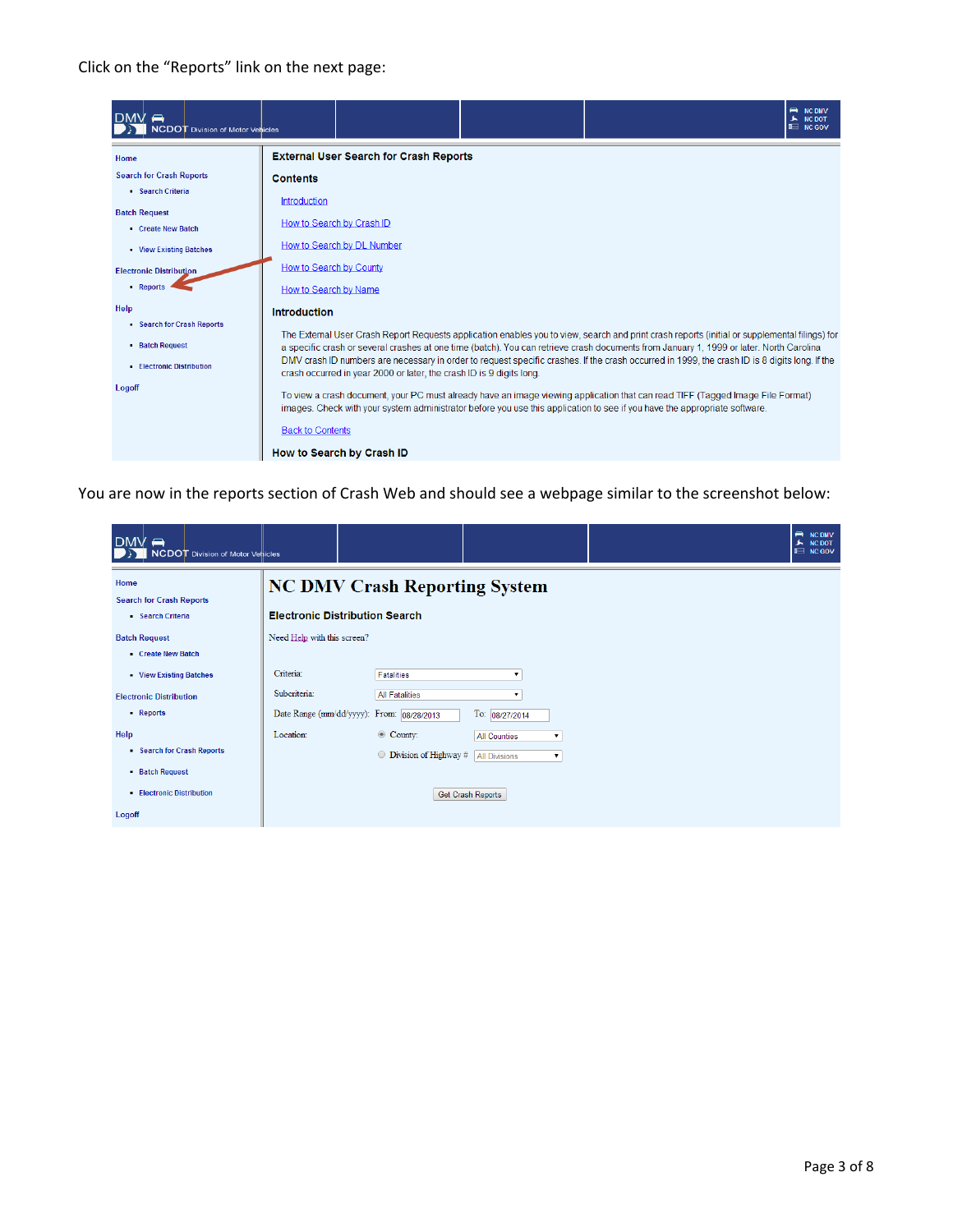To search for crashes coded as having DOT property damage, select "DOT Property" under the "Criteria" section. Next select the date range you wish to query under the "Date Range (mm/dd/yyyy)" section. Finally, select the "County" you are interested in. (You could also select an entire Division by changing the toggle to the "Division of Highways" option.) When you are done entering your search criteria, select the "Get Crash Reports" button.

| $DMV \rightleftharpoons$<br><b>NCDOT</b> Division of Motor Vehicles                        |                                          |                                                                          |                                                                  | R NC DMV<br>A NC DOT<br><b>E</b> NC GOV |
|--------------------------------------------------------------------------------------------|------------------------------------------|--------------------------------------------------------------------------|------------------------------------------------------------------|-----------------------------------------|
| Home<br><b>Search for Crash Reports</b><br>- Search Criteria                               | <b>Electronic Distribution Search</b>    | <b>NC DMV Crash Reporting System</b>                                     |                                                                  |                                         |
| <b>Batch Request</b><br>Create New Batch<br><b>View Existing Batches</b>                   | Need Help with this screen?<br>Criteria: | <b>DOT Property</b>                                                      |                                                                  |                                         |
| <b>Electronic Distribution</b><br>- Reports                                                | Subcriteria:                             | <b>DOT Property Damaged</b><br>Date Range (mm/dd/yyyy): From: 08/28/2013 | To: 08/27/2014                                                   |                                         |
| Help<br>Search for Crash Reports<br><b>Batch Request</b><br><b>Electronic Distribution</b> | Location:                                | © County:<br>$\bullet$ Division of Highway #                             | <b>All Counties</b><br><b>All Divisions</b><br>Get Crash Reports |                                         |
| Logoff                                                                                     |                                          |                                                                          |                                                                  |                                         |

You should then see a results screen similar to the one below.

| $DMV \rightarrow$<br>NCDOT Division of Motor Venicles                                                                                                                                                                                                                                         |                                                               |                                      |                                                                                                                                                                                                                                                                                                                                                                                                        |                                                                                                                                                                                                                      | ⇔<br><b>NC DMV</b><br>٨<br><b>NC DOT</b><br><b>E NC GOV</b> |
|-----------------------------------------------------------------------------------------------------------------------------------------------------------------------------------------------------------------------------------------------------------------------------------------------|---------------------------------------------------------------|--------------------------------------|--------------------------------------------------------------------------------------------------------------------------------------------------------------------------------------------------------------------------------------------------------------------------------------------------------------------------------------------------------------------------------------------------------|----------------------------------------------------------------------------------------------------------------------------------------------------------------------------------------------------------------------|-------------------------------------------------------------|
| Home<br><b>Search for Crash Reports</b><br>Search Criteria<br><b>Batch Request</b><br>Create New Batch<br><b>View Existing Batches</b><br><b>Electronic Distribution</b><br>- Reports<br>Help<br>Search for Crash Reports<br><b>Batch Request</b><br><b>Electronic Distribution</b><br>Logoff | <b>Electronic Distribution</b><br>Need Help with this screen? | <b>NC DMV Crash Reporting System</b> | <b>Search Criteria</b><br><b>DOT</b> Property<br>Criteria:<br>Subcriteria:<br>Date Range:<br><b>FRANKLIN</b><br>County:<br>5 Crash Report(s) were found meeting the search criteria<br><b>Accident Dat</b><br>Crash ID<br>l# Do<br>104123698 1<br>08/03/2014<br>104124269 1<br>08/03/2014<br>1041278311<br>08/14/2014<br>104132346 1<br>08/21/2014<br>104134807 1<br>08/23/2014<br><b>Create Batch</b> | <b>DOT</b> Property Damaged<br>07/28/2014 to 08/27/2014<br><b>On Road</b><br>County<br>FRANKLIN SR 1114<br><b>FRANKLIN</b> SR 1425<br>FRANKLINSR 1100<br>FRANKLIN SR 1125<br>FRANKLIN NC 96<br>View Printable Format |                                                             |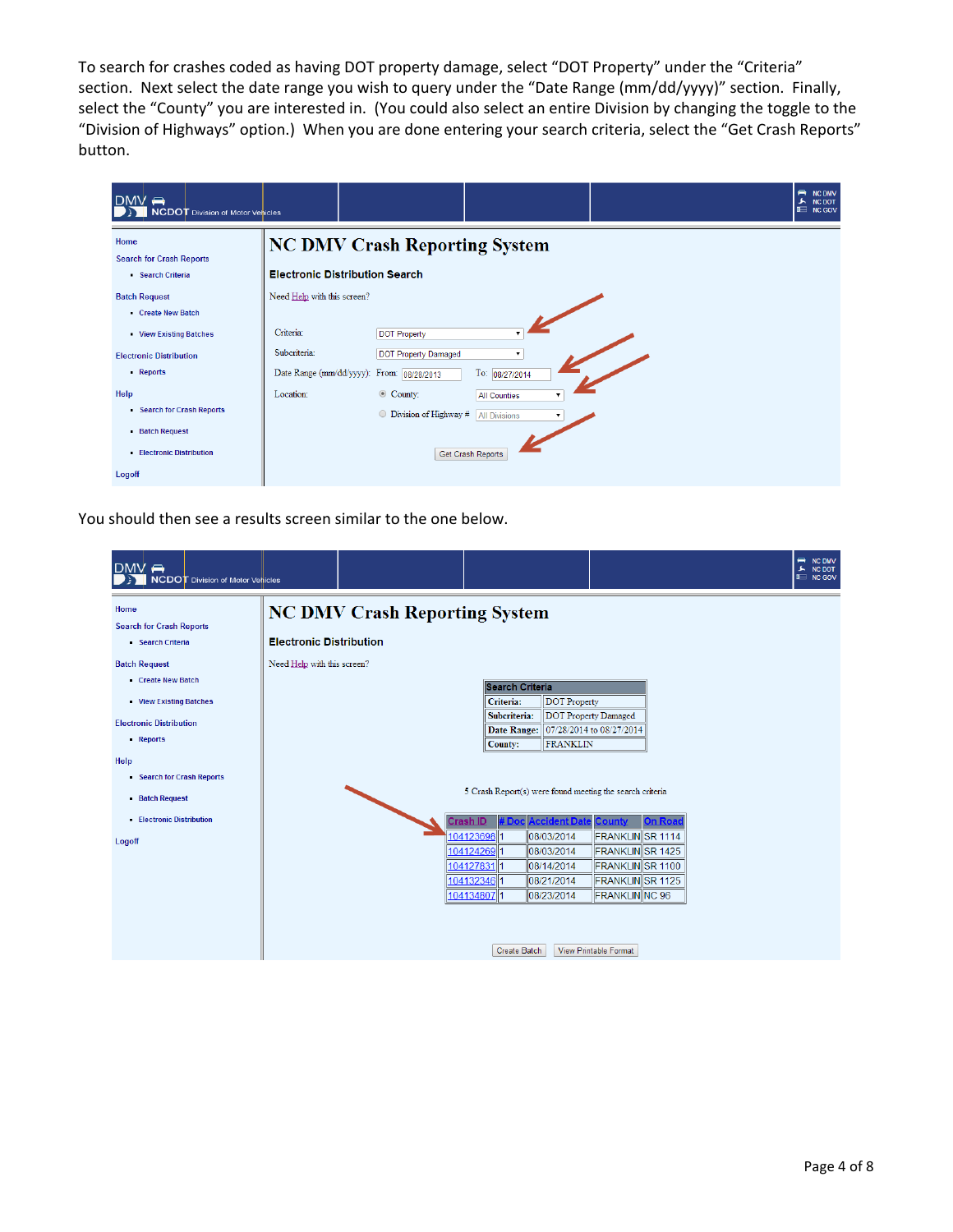To view the actual crash report, click on the Crash ID number indicated by the red arrow in the screenshot above. You will then see the window below open.



Click the "View" link and the crash report should then open.

| ï<br>٠<br>J<br>ż<br>m.              | <b>RIFE HOLEAN COACH PITAL BUV</b>         | "Little                 | <b>Single Monday</b><br>Histories        |
|-------------------------------------|--------------------------------------------|-------------------------|------------------------------------------|
| 04163013<br><b>FIGHANIA IN</b>      | <b>13.36</b>                               | 130418133CA44           | terbisco in MF<br>54153911               |
| 1445<br>u,<br>ALCOHOL:              |                                            | (113)                   | <b>USE SERIES</b><br>77<br><b>BENSIN</b> |
| $-183$                              | $\overline{1}$<br>÷                        | ÷                       | 19889                                    |
| $m = 25.25$<br>t                    | 1009-1008                                  |                         | m<br>$-$                                 |
| ant, Ricky Cromes                   | <b>Company</b><br>Competition              | <b>Home</b><br>-        | with Cor                                 |
|                                     |                                            | w                       | ×<br>×                                   |
|                                     |                                            |                         |                                          |
|                                     |                                            | state.                  |                                          |
|                                     |                                            | 126<br>dia la           |                                          |
|                                     |                                            | $-1$<br><b>Har</b><br>÷ |                                          |
|                                     |                                            | --                      |                                          |
|                                     |                                            | ize                     | <b>CHI</b><br>49%<br>٠                   |
|                                     |                                            | $1 - 2 - 1$             |                                          |
|                                     |                                            | $\rightarrow$           |                                          |
|                                     |                                            |                         |                                          |
|                                     |                                            |                         |                                          |
|                                     |                                            | ÷                       | $-1$                                     |
|                                     |                                            |                         | <b>CALL CALL</b>                         |
|                                     |                                            |                         |                                          |
| $-$<br><b>Many President Common</b> | and the following<br>Changes over<br>$0 -$ | --<br>4.94              |                                          |
|                                     | Cw<br>$\rightarrow$                        |                         | $\cdots$<br>٠                            |
|                                     | c.                                         |                         | $-$                                      |
| Tripoles<br>t<br>x                  | ÷<br>٦<br>×<br>ä.                          | 14.16                   |                                          |
|                                     | $-115$                                     | <b>SALTE</b>            |                                          |
|                                     |                                            |                         |                                          |
|                                     |                                            |                         |                                          |
|                                     |                                            |                         |                                          |
|                                     |                                            |                         |                                          |
|                                     | Ŀ                                          |                         |                                          |
| <b>Floored/RMSAS</b>                | u                                          |                         |                                          |

If you have any questions or run into any issues with this process, please email TEAAS\_Support@ncdot.gov and someone will respond promptly.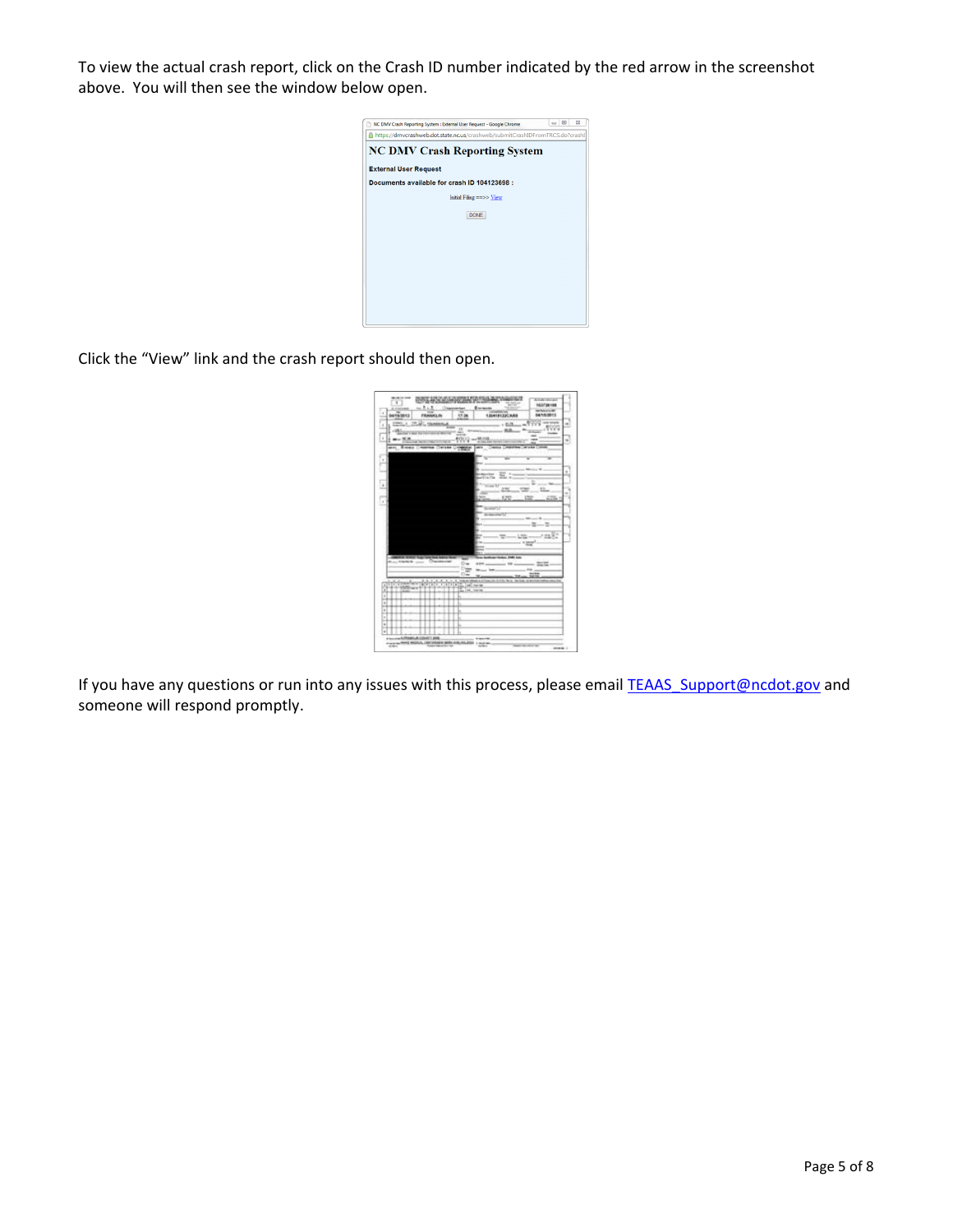#### **V. Other Search Options**

Additional search functionality was added to crashweb in July of 2014. This search functionality can be accessed through the "Search Criteria" portion of crashweb.

| $DMV \rightleftharpoons$<br><b>NCDOT</b> Division of Motor Vehicles | <b>NC DMV</b><br><b>NC DOT</b><br><b>E NC GOV</b>                                                                                                                                                                                                                         |  |
|---------------------------------------------------------------------|---------------------------------------------------------------------------------------------------------------------------------------------------------------------------------------------------------------------------------------------------------------------------|--|
| Home                                                                | <b>External User Search for Crash Reports</b>                                                                                                                                                                                                                             |  |
| <b>Search for Crash Reports.</b>                                    | <b>Contents</b>                                                                                                                                                                                                                                                           |  |
| Search Criteria                                                     | Introduction                                                                                                                                                                                                                                                              |  |
| <b>Batch Request</b>                                                |                                                                                                                                                                                                                                                                           |  |
| Create New Batch                                                    | How to Search by Crash ID                                                                                                                                                                                                                                                 |  |
| <b>View Existing Batches</b>                                        | How to Search by DL Number                                                                                                                                                                                                                                                |  |
| <b>Electronic Distribution</b>                                      | How to Search by County                                                                                                                                                                                                                                                   |  |
| - Reports                                                           | How to Search by Name                                                                                                                                                                                                                                                     |  |
| Help                                                                | <b>Introduction</b>                                                                                                                                                                                                                                                       |  |
| Search for Crash Reports                                            |                                                                                                                                                                                                                                                                           |  |
| <b>Batch Request</b>                                                | The External User Crash Report Requests application enables you to view, search and print crash reports (initial or supplemental<br>filings) for a specific crash or several crashes at one time (batch). You can retrieve crash documents from January 1, 1999 or later. |  |
| <b>Electronic Distribution</b>                                      | North Carolina DMV crash ID numbers are necessary in order to request specific crashes. If the crash occurred in 1999, the crash ID is<br>8 digits long. If the crash occurred in year 2000 or later, the crash ID is 9 digits long.                                      |  |
| Logoff                                                              | To view a crash document, your PC must already have an image viewing application that can read TIFF (Tagged Image File Format)                                                                                                                                            |  |
|                                                                     | images. Check with your system administrator before you use this application to see if you have the appropriate software.                                                                                                                                                 |  |
|                                                                     | <b>Back to Contents</b>                                                                                                                                                                                                                                                   |  |

After clicking on the "Search Criteria" button, you will see the different search options available.

| $DMV \rightarrow$<br><b>NCDOT</b> Division of Motor Vehicles                                                                                   |                                                                                                           |                                                                                     |                                                                                              |                          | ≘<br>NC DMV<br>NC DOT<br>٨<br><b>E NC GOV</b> |
|------------------------------------------------------------------------------------------------------------------------------------------------|-----------------------------------------------------------------------------------------------------------|-------------------------------------------------------------------------------------|----------------------------------------------------------------------------------------------|--------------------------|-----------------------------------------------|
| Home<br><b>Search for Crash Reports</b><br>Search Criteria<br><b>Batch Request</b><br>Create New Batch<br><b>View Existing Batches</b>         | <b>External User Request</b><br>Need Help with this screen?<br>● NC License #/Date                        | <b>NC DMV Crash Reporting System</b><br>Crash <sub>ID</sub><br>$\circ$              | County/Date<br>$\circ$                                                                       | ○ Name/Date              |                                               |
| <b>Electronic Distribution</b><br>- Reports<br>Help<br>Search for Crash Reports<br>- Batch Request<br><b>Electronic Distribution</b><br>Logoff | $\circledcirc$<br>Driver<br>NC License#<br>Crash <sub>ID</sub><br>County of Crash<br>From Date<br>To Date | O Owner<br>Date(s) of Crash (Use Calendar to choose date)<br>$\Box$<br>m,<br>Search | Driver/Pedestrian<br><b>Business Name</b><br>Last Name<br>First Name<br>Middle Name<br>Reset | Owner<br><b>Business</b> |                                               |

To search for a crash by driver's license number, you will need to enter the "NC license #" AND the date range ("From Date" and "To Date" fields).

To search for a crash by crash id number, you will need to enter only the "Crash ID".

To search for a crash by County, you will need to enter the "County of Crash" AND the date range ("From Date" and "To Date" fields).

To search for a crash by a driver, pedestrian, or owner name; you will need to enter the "Last Name" AND the "First Name" OR the "Middle Name" AND the date range ("From Date" and "To Date" fields).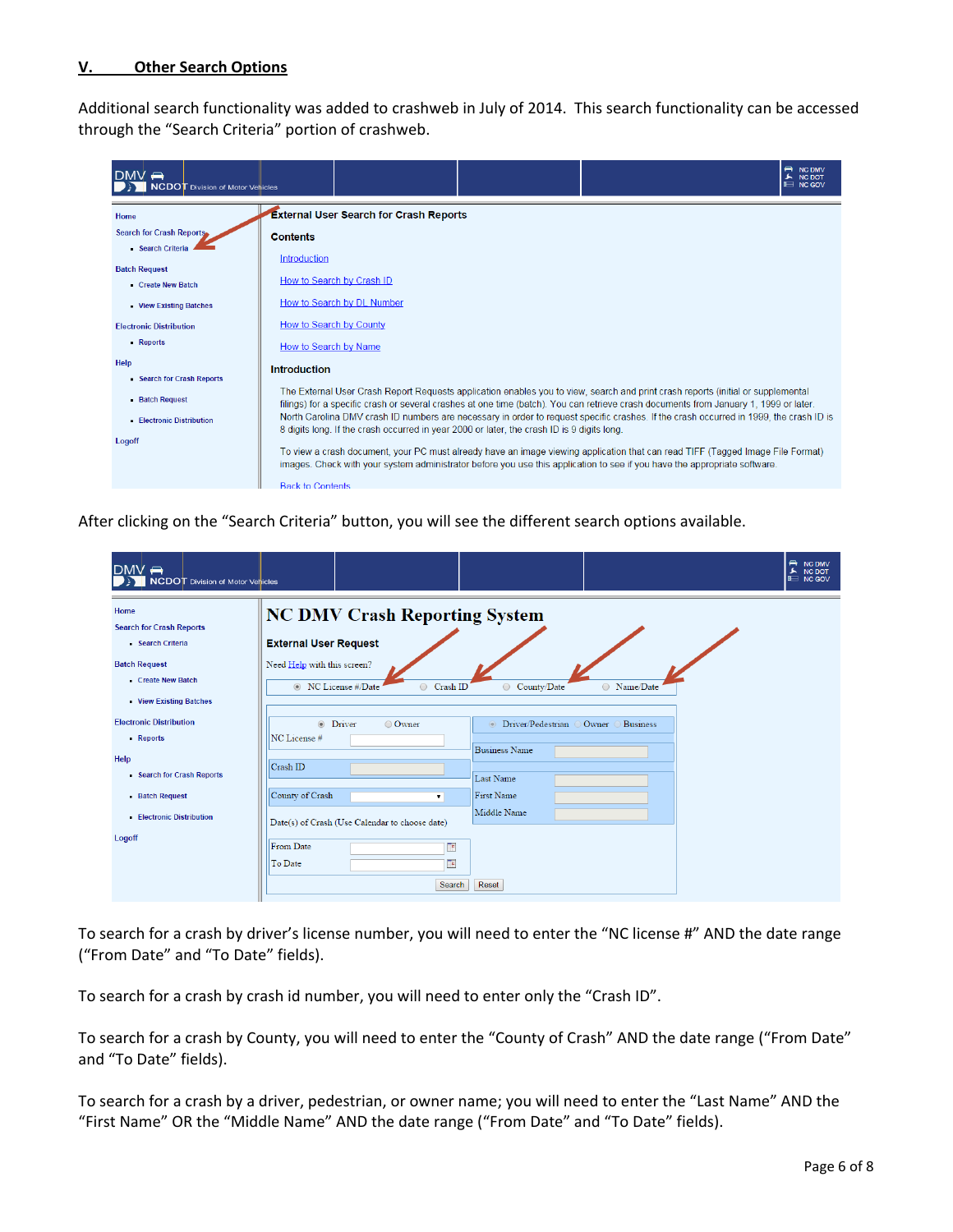To search for a crash by a business name, you will need to enter the "Business Name" AND the date range ("From Date" and "To Date" fields).

#### **VI. Image Display Issues**

There are occasional issues with viewing crash report images directly from the Crash Web site. In many cases, an error message such as the following (or something similar) will be displayed:

| de Favorites. | <sup>29</sup> Internet Explorer cannot display the webpage | CISTINE Trophy Awards - Acrylic # query rosters # My Beacon (-) Class Registration Forms<br>Q - 図 - 二 m - Page - Safety - Tools - O - |             |
|---------------|------------------------------------------------------------|---------------------------------------------------------------------------------------------------------------------------------------|-------------|
|               | Internet Explorer cannot display the webpage               |                                                                                                                                       |             |
|               | What you can try:                                          |                                                                                                                                       |             |
|               | Diagnose Connection Problems                               |                                                                                                                                       |             |
|               | (a) More information                                       |                                                                                                                                       |             |
|               |                                                            |                                                                                                                                       |             |
|               |                                                            |                                                                                                                                       |             |
|               |                                                            |                                                                                                                                       |             |
|               |                                                            |                                                                                                                                       |             |
| <b>Done</b>   |                                                            | Distanced   Protected Mode: Off                                                                                                       | (公) 电100% 。 |

This viewing issue has come and gone over the years and has typically been related to the default viewer set up on computer images. It is recommended that you have your administrator change your computer's default image viewer to Windows Photo Viewer (or similar program) so you don't have to save a copy every time (this can become very tedious depending on how many crash reports you look at).

We also recommend having your administrator download the Active X control "AlternaTIFF":

## http://www.alternatiff.com/

Another option that sometimes works is to save the image to your desktop and then path to your desktop and open the image by double clicking on the file.

| DMV REPORT Division of Motor Vehicles                                                                                       |                                                                                                                                                                                                                                                      | $M$ NC DMV<br>A NC DOT<br><b>III</b> NC GOV |                                                                                                                                                                                                                                                                                                                                         |           |
|-----------------------------------------------------------------------------------------------------------------------------|------------------------------------------------------------------------------------------------------------------------------------------------------------------------------------------------------------------------------------------------------|---------------------------------------------|-----------------------------------------------------------------------------------------------------------------------------------------------------------------------------------------------------------------------------------------------------------------------------------------------------------------------------------------|-----------|
| Home<br><b>Search for Crash Reports</b><br>Search Criteria<br><b>Batch Request</b><br>Create New Batch                      | <b>NC DMV Crash Reporting System</b><br><b>External User Request</b><br>Need Help with this screen?                                                                                                                                                  |                                             | Save As<br>$\bullet$<br>+ 4 Search Desktop<br>Pu Desktop +<br>$E - 0$<br>Organize v New folder                                                                                                                                                                                                                                          | ٩         |
| - View Existing Batches<br><b>Electronic Distribution</b><br>- Reports<br>Help<br>Search for Crash Reports<br>Batch Request | O NC License #/Date<br>County/Date<br>Crash ID<br><b>O</b> Driver/Pedestrian O Owner O Business<br><sup>O</sup> Driver<br>© Owner<br>NC License #<br><b>Business Name</b><br>Crash ID<br><b>CATCOL</b><br>Open<br>County of Crash<br>Open in new tab | <b>Name/Date</b>                            | - Sir Favorites<br>Libraries<br><b>Desktop</b><br>System Folder<br><b>Downloads</b><br>Murphy, Brian G<br><b>EL Recent Places</b><br>System Folder<br><b>IL SPS</b><br>Computer<br><b>R</b> Desktop<br>System Folder<br><b>Call</b> Libraries<br>Documents<br>Network<br>Œ<br>System Folder<br>A Music<br>Pictures<br><b>CADD Tools</b> | viewCrash |
| <b>Electronic Distribution</b><br>Logoff                                                                                    | Open in new window<br>Date(s) of Crash (Use Calendar to choose<br>Save target as<br>$\mathbb{Q}$<br><b>Print target</b><br>From Date<br>Cut<br>To Date<br>Copy<br>Copy shortcut<br>Paste                                                             |                                             | Videos<br>Shortcut<br><sup>4</sup> B. Murphy, Brian G.<br>$10.1 - 10$<br>File name: viewCrashReport.tiff<br>Save as type: TIFF File (*.tiff)<br>Save<br>Cancel<br>(m) Hide Folders                                                                                                                                                      |           |
|                                                                                                                             | <b>All Accelerators</b><br>Add to favorites<br>Documents available fo<br>123:<br><b>Send to OneNote</b><br><b>Properties</b><br>Initial Filing $=\gg$<br>View                                                                                        |                                             |                                                                                                                                                                                                                                                                                                                                         |           |